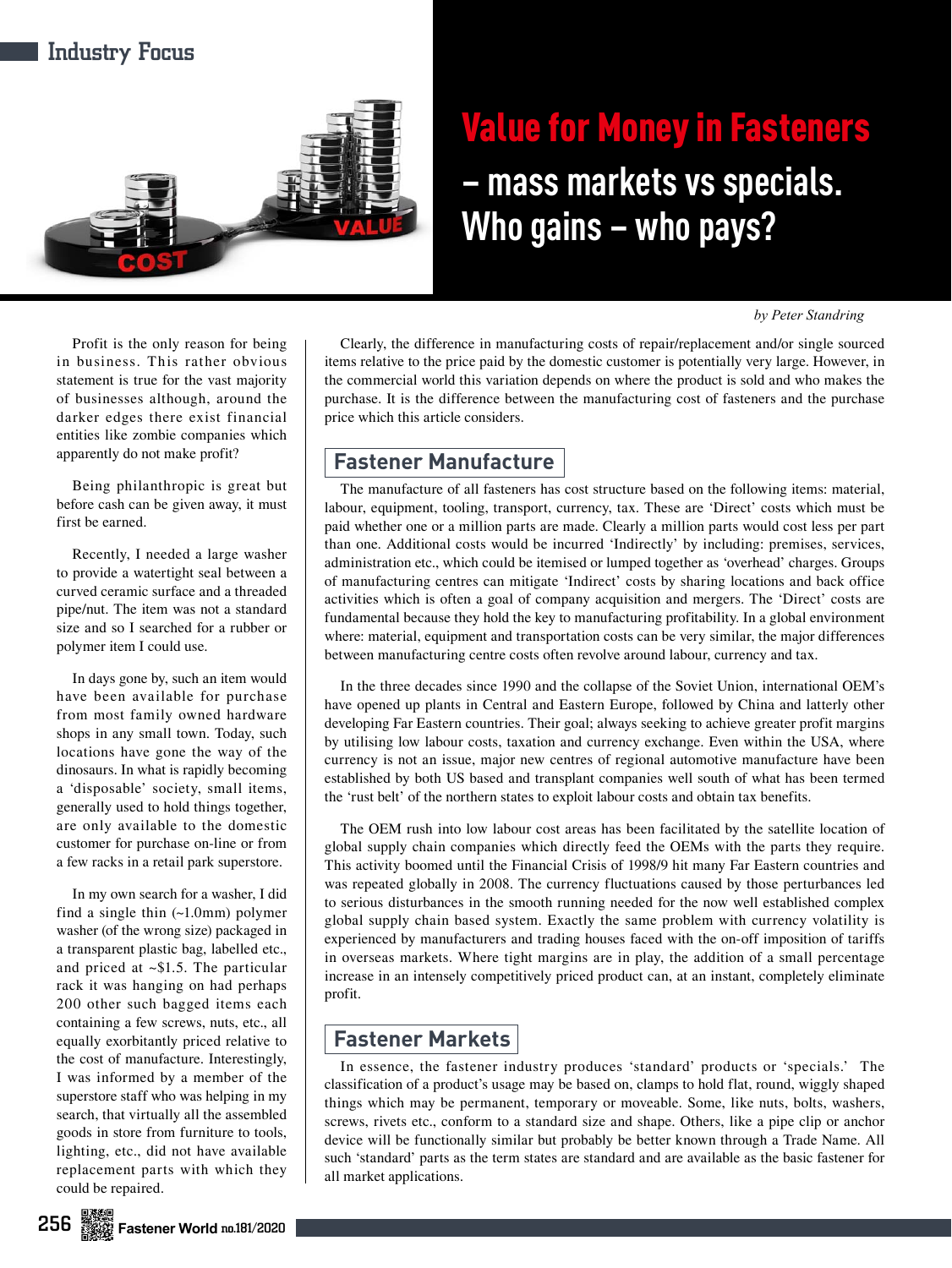# Industry Focus

'Special' fasteners which provide the same basic function as the 'standard' fasteners are manufactured to serve a particular application. Such parts are distinguished by having attributes guaranteeing: closer tolerance, better properties, intrinsic features, surface coatings, etc.. than an equivalent standard part. Such fasteners would naturally be expected to be used where safety, performance and guaranteed success would be a given. Typically in transport, chemical plant, capital equipment, risk free, low maintenance engineering applications etc.. Also, in electrical/electronic equipment, security situations where tamper proof devices are considered a design requirement.

## **Who wins – who loses?**

Figure 1 provides a comparative overview of the general differences which exist between the manufacture and distribution of all commercial fastener types. The field is too broad to present more than a general outline but Figure 1 gives a flavour of the major issues involved.

#### Figure 1. **Comparative overview of specials/standard commercial fastener manufacture and distribution**



The concept of a 'special fastener' which met all documented specifications would naturally create the assumption of value and cost. However, from the manufacturer's point of view, this may not necessarily be the case. Certainly, the manufacture of 'special' goods having the attributes as listed in Figure 1 would naturally incur greater cost than the manufacture of similar 'standard' fasteners. But, to make a 'special' fastener requires a specific customer, who can also seek the same product from all other specialist manufacturers. In the ruthless environment of managing cost, specialist fastener manufacturers could easily lose their shirt if they didn't ensure their selling price remained competitive. It is no accident that the supply chains which serve the high

fashion brand designer labels where there is NEVER a hint of discounted prices, contains very few highly profitable suppliers. So, with limited outlets for their specialist products and in a highly competitive market, 'quality' based fastener manufacturers cannot expect an easy ride.

By the same token, fastener manufacturers who have set their sights on supplying high volume 'standard' fasteners, are definitely locked into a cost race to the bottom. Not only do they have a large pool of very active competitors to face off, they also operate in a totally open market which has few, if any supplier/customer loyalties. Moreover, in the global market, where standard parts at standard quality are produced on standard equipment, the cost of labour, currency exchange and import tariffs can add or subtract from the bottom line with the stroke of a Presidential pen!

The well known phrase, "being between a rock and a hard place", implies that being in the middle is perhaps not the place to be? "Squeezing the middleman", is also a popular statement, possibly because middlemen add no value but increase the purchase price?

For many years, published figures from automotive industry annual accounts have shown the OEM's have made lower profits than their suppliers but both have been well behind the margins made by the vehicle distributors.

In today's on-line world, most of the so called 'Tech' giants, represent facilitators which offer manufacturers opportunities to find a customer.

The fastener market is no different based on supply and demand. Direct sales between manufacturer and customer without a distributor can be ideal in a stable market relationship providing value for both parties. Also, for the smaller producer of fasteners, one-off orders of desperately needed supplies can be highly lucrative although with little prospect of the order being repeated.

Like all on-line sites which offer next day deliveries, fastener distributors can supply from existing stock. Their work in progress is the cash outlay they have made for the stock they hold. Their suppliers are the manufacturers who have the facilities which, unless they are producing goods, are costing them money.